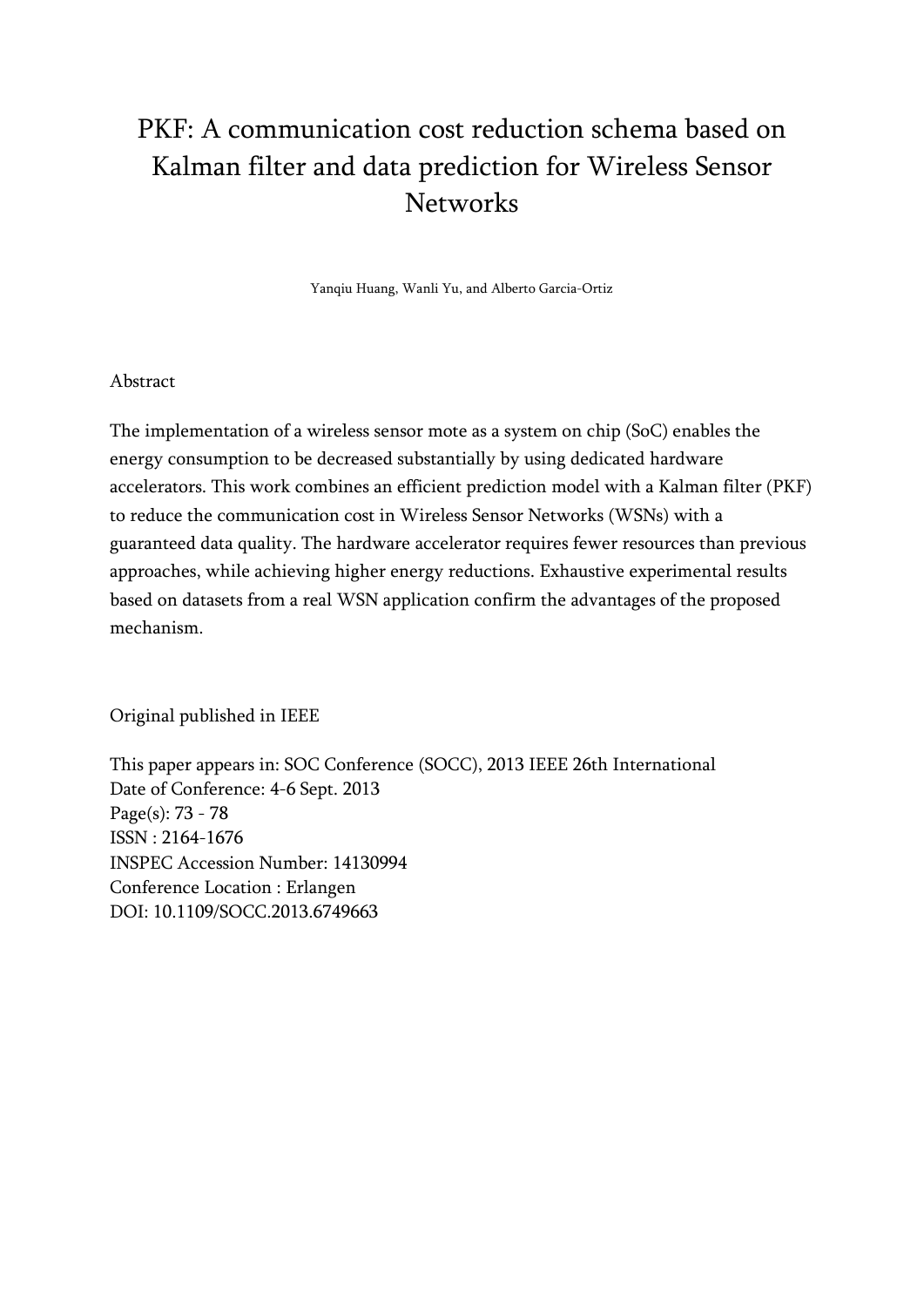## **PKF: A COMMUNICATION COST REDUCTION SCHEMA BASED ON KALMAN FILTER AND DATA PREDICTION FOR WIRELESS SENSOR NETWORKS**

Yanqiu Huang, Wanli Yu, Alberto Garcia-Ortiz ITEM, University of Bremen, 28359 Bremen, Germany {huang,agarcia}@item.uni-bremen.de

#### **ABSTRACT**

The implementation of a wireless sensor mote as a system on chip (SoC) enables the energy consumption to be decreased substantially by using dedicated hardware accelerators.

This work combines an efficient prediction model with a Kalman filter (PKF) to reduce the communication cost in Wireless Sensor Networks (WSNs) with a guaranteed data quality. The hardware accelerator requires fewer resources than previous approaches, while achieving higher energy reductions. Exhaustive experimental results based on datasets from a real WSN application confirm the advantages of the proposed mechanism.

#### **I. INTRODUCTION**

WSNs consist of a large number of selforganized sensor nodes, which are usually battery driven and are not rechargeable. In order to monitor the physical world for as long as a few months or even decades, the reduction of the energy consumption is a key problem.

Radio communication consumes the largest amount of energy [1]. Typically, transmitting a single bit consumes over 1000 times more energy than a single 32-bit computation [2]. The energy exhausted during the radio startup is 10-100 times greater than the actual transmission energy [3]. Consequently, reducing the communication cost via proper data processing is vitally necessary. Moreover, executing the processing algorithm in a dedicated hardware accelerator (HA) is more energy efficient than in a microprocessor [4].

Several researches focus on communication cost reduction by forwarding an approximation of aggregates at the source node [5, 6, 7] or predicting the source value at the sink node [8, 9, 10]. In these schemas, the achievements for data accuracy and the complexity are not always satisfactory.

An interesting approach to reduce communication overhead is the use of dual KFs [11]. These two KFs are installed in the source node and the sink node respectively. They keep synchronized to predict the future values. When the measurements are noisy, a third KF is executed in the source node to filter out the noise.

Because of the low complexity and the low memory requirement of the KF, it has been widely used in WSNs. A common application is for outlier detection to stop unnecessary data transmitting [12, 13, 14]. Additionally, KF-based data fusion is one of the most significant approaches to overcome sensor failures and spatial coverage problems [15, 16]. Thus, executing KF in dedicated (HAs) is an ideal solution for energy conservation.

The main contribution of this work is a schema to reduce the communication cost within clusters of WSNs. It keeps the advantages of the KF approaches, while overcoming their complexity and data accuracy issues. In comparison with the previous results: *a)* the hardware accelerator requires fewer resources; and *b)* the communication cost is significantly reduced under the same data quality conditions.

The paper is organized as follows. Sec.II overviews the basic knowledge of KF. The subjects of Sec.III are the proposed approach and the complexity comparison. Sec.IV presents the simulation results. Finally, in Sec.V we provide our conclusion.

#### **II. KALMAN FILTER**

The KF is a recursive data processing algorithm, which produces the optimal estimation of a linear dynamical system under some constraints. More detailed information on the process of the KF is available in [17].

In the framework of the KF, the system state at time  $k$  is evolved from the state at  $(k-1)$  according to

$$
x_k = A \cdot x_{k-1} + B \cdot u_k + w_k \tag{1}
$$

where  $A$  is the state transition matrix;  $B$  is the control-input matrix;  $w_k$  accounts for the inexactitudes of the model, which is assumed to be zero mean Gaussian white noise with covariance  $Q_k$ .

$$
w_k \sim N(0, Q_k) \tag{2}
$$

At time  $k$ , the observation of the true state is modeled as (3), with the measurement noises  $v_k$ , which is similar to  $w_k$ , but with the covariance  $R_k$ .

$$
z_k = H \cdot x_k + v_k, \tag{3}
$$

$$
v_k \sim N(0, R_k) \tag{4}
$$

Here  $H$  is the observation matrix.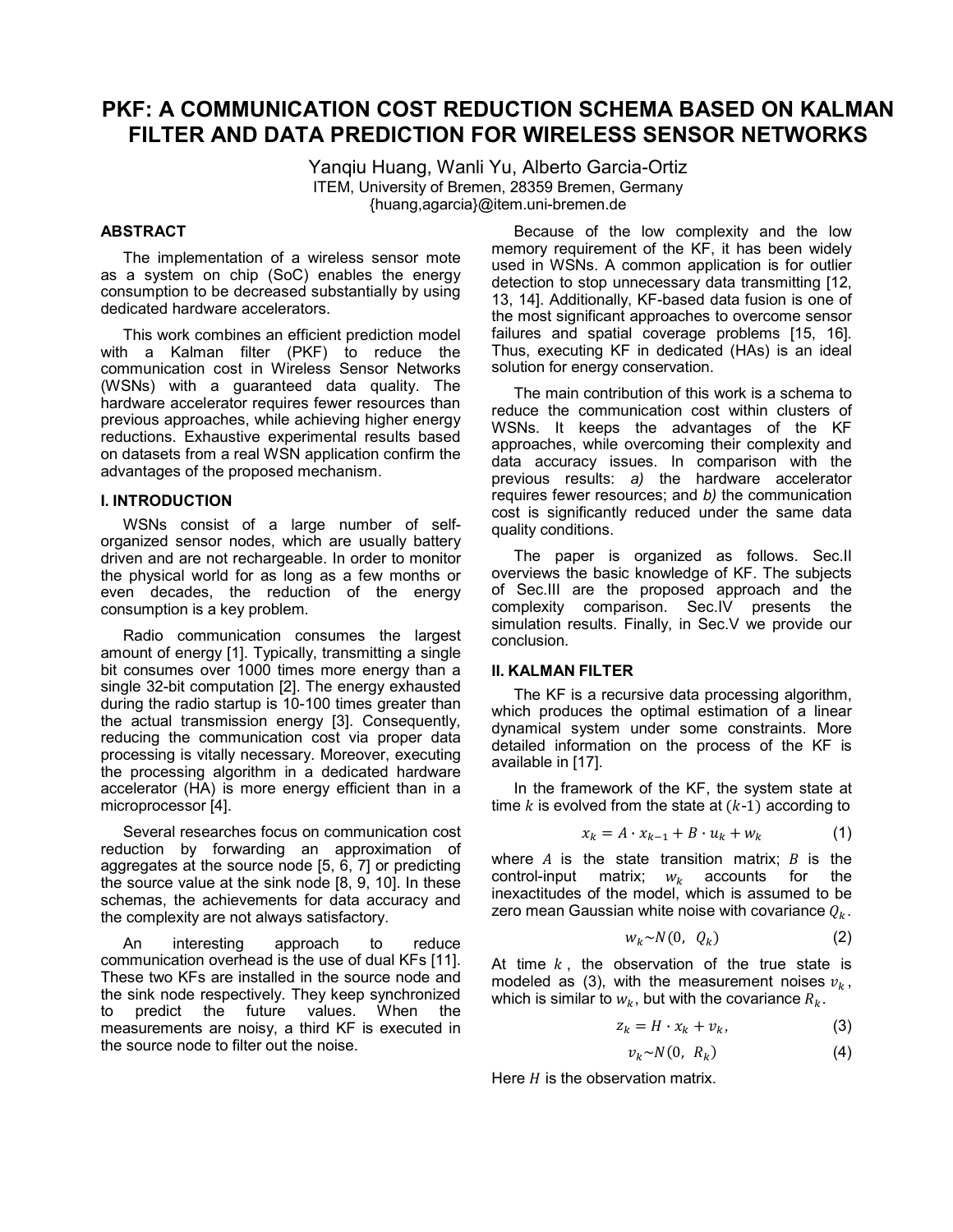The first phase is to predict the current state and obtain this estimation covariance by (5) and (6).

$$
\hat{x}_k^- = A \cdot \hat{x}_{k-1} + B \cdot u_{k-1} \tag{5}
$$

$$
P_k^- = A \cdot P_{k-1} \cdot A^T + Q_k \tag{6}
$$

Then a new measurement is incorporated in the *a priori* prediction to generate an improved *a posteriori* estimate using (8). Before that, the Kalman gain is calculated by (7) to update the *a priori* estimation. The final step (9) is to obtain the *a posteriori* estimation covariance.

$$
K_k = P_k^- \cdot H^T \cdot (H \cdot P_k^- \cdot H^T + R_k)^{-1} \tag{7}
$$

$$
\hat{x}_k = \hat{x}_k^- + K_k \cdot (z_k - H \cdot \hat{x}_k^-) \tag{8}
$$

$$
P_k = (I - K_k \cdot H) \cdot P_k^- \tag{9}
$$

As indicated above, to compute the estimation for the current state, only the current measurement and the estimated state from the previous time step are needed. This low complexity and the storage economization advantages make KF very suitable for resource constrained WSNs.

#### **III. PROPOSED APPROACH**

The architecture of the motes is evolving from the standard RF-Frontend plus microcontroller to a more sophisticated and capable SoC including dedicated hardware accelerators and IPs [18, 19]. Compared with the traditional solution, this new architecture reduces over 98% energy consumption [19]. This work focuses on an algorithm for a HA to reduce communication cost in those advanced WSN SoCs.

As shown in Fig.1, we assume sensor nodes have already formed sets of clusters, according to a certain clustering algorithm, like Directed Diffusion [20], LEACH [21] or CAG [22]. Data packets are firstly forwarded from leaf nodes to cluster heads, and then the aggregated data are transmitted by a one-hop or multi-hop procedure to the sink node.



Following the process of KF in Sec.II, a simple prediction model is proposed. Next we combine this prediction model with the KF, namely our PKF

approach, to reduce the communication cost and guarantee the data quality within clusters.

#### *A. PKF Approach*

In a cluster, each leaf node runs a KF and the KF-based prediction model. The cluster head synchronously executes all of these prediction models, in order to regenerate the optimal values of leaf nodes in the whole cluster. When this predicted error (calculated by leaf nodes) exceeds the bounded limitation, the current optimal value is transmitted to the cluster head.

Taking cluster 1 in Fig.1 as an example, node A is a leaf node and node B is the cluster head. In order to reduce noise presented in the raw data, a KF is installed in the leaf node A to obtain the optimal values as described in Sec. II.

Based on the *a priori* estimate model (5) of the KF in the leaf node A, the simple prediction model in the cluster head B is:

$$
\tilde{x}_k = A \cdot \tilde{x}_{k-1} + B \cdot u_{k-1} \tag{10}
$$

Giving an initial value, this model can work recursively. Obviously, if the previous estimates are unreliable, the prediction error accumulates.

To solve this problem, the leaf node A calculates the deviation  $\varepsilon$  by synchronously executing this prediction model. Once  $\varepsilon$  exceeds a given threshold  $\tau$ , the optimal value is transmitted. Thus, the final reconstructed value of the cluster head B is:

$$
\tilde{x}_k = \begin{cases} A \cdot \tilde{x}_{k-1} + B \cdot u_{k-1}, & \varepsilon \le \tau \\ \hat{x}_k, & \varepsilon > \tau \end{cases}
$$
 (11)

where  $\varepsilon = |\tilde{x}_k - \hat{x}_k|.$ 

Fig.2 and Fig.3 depict the process of PKF performed in the HAs of leaf nodes (HALs) and cluster heads (HAHs) respectively.

The state transition model of KF is adjusted according to a specific scenario. In this work, we set up a simple constant model (PKF-Constant) and a linear model (PKF-Linear). The detailed definition is presented in Section IV.

| 1. Set A, H, R and O                                                   |
|------------------------------------------------------------------------|
| 2. Initialize $\hat{x}_1^-$ , $P_1^-$ and $\tilde{x}_1$                |
| 3. for each $z_k$ loop                                                 |
| Obtain $\hat{x}_k$ using formula (7-9)<br>4.                           |
| 5. Estimate $\hat{x}_{k+1}^-$ using formula (5-6)                      |
| 6. Obtain $\tilde{x}_k$ using formula (10)                             |
| 7. Let $\varepsilon =  \tilde{x}_k - \hat{x}_k $                       |
| 8 if $(\varepsilon > \tau)$                                            |
| 9.<br>Send $\hat{x}_k$ and Let $\tilde{x}_k = \hat{x}_k$               |
| 10. else                                                               |
| Let $\tilde{x}_{k} = A \cdot \tilde{x}_{k-1} + B \cdot u_{k-1}$<br>11. |
| 12. end if                                                             |
| 13. end loop                                                           |

Fig.2 Communication flow of the HALs in PKF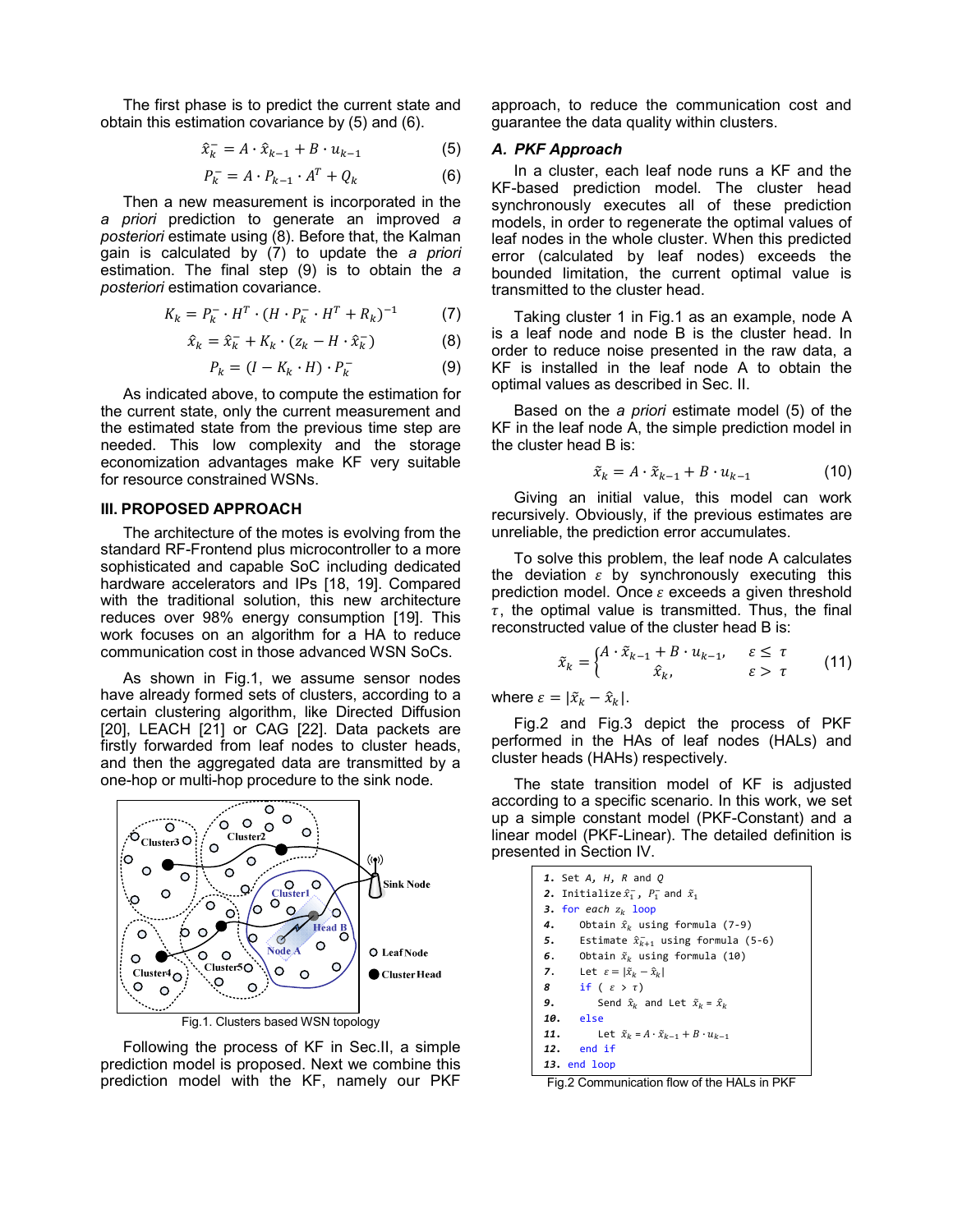

Fig. 3 Prediction process of the HAHs in PKF

#### *B. Complexity Comparison of PKF and Dual KF*

To compare the requirement of HA resources using PKF and Dual KF, firstly the Dual KF approach is reviewed (see Fig.4, Fig.5 and [11] for a complete description). According to this mechanism, each leaf node needs to run two KFs and the number of KFs executed by the cluster head equals the number of the leaf nodes in a cluster.

```
% Here 'ݏ 'denotes the dual KFs.
1. Set H, A, R, Q, and R_s2. Initialize \hat{x}_1^-, P_1^-, A_s, Q_s, \hat{x}_{s1}^-, P_{s1}^- and \tilde{x}_{s1}3. for each z_k loop
4. Obtain \hat{x}_k using formula (7-9)
5. Estimate \hat{x}_{k+1}^- using formula (5-6)
6. Obtain \hat{x}_{sk}^- using formula (5, 6)
7. Let \varepsilon = |\hat{x}_{sk} - \hat{x}_k|8. if (\varepsilon > \tau)9. Send \hat{x}_k and Let \tilde{x}_{sk} = \hat{x}_k10. Let z_s(k) = \hat{x}_k; obtain \hat{x}_{sk} using formula (7-9)<br>11. else
         11. else
12. Let \tilde{x}_{sk} = \hat{x}_{sk}^-; Update A_s and Q_s13. end if 
14. end loop
```
Fig.4 Communication flow of the HALs in Dual KF

```
1. Set R_c2. Initialize A_s, Q_s, \hat{x}_{s1}, P_{s1}^- and \tilde{x}_{s1}3. for each sample loop 
4. Obtain \hat{x}_{sk}^- using formula (5-6)
5. if update \hat{x}_k available
6. Let \tilde{x}_{sk} = \hat{x}_k7. Let z_s(k) = \hat{x}_k; obtain \hat{x}_{sk} using formula (7-9)
8. else
9. Let \tilde{x}_{sk} = \hat{x}_{sk}^-; Update A_s and Q_s10. end if 
11. end loop
```
Fig. 5 Prediction process of the HAHs in Dual KF

We calculate the number of operations in each approach from Fig.2 to Fig.5 and list them in Tab.1 and Tab.2, assuming that no control inputs exist, namely  $B \cdot u_{k-1} = 0$  in (1). It is obvious that our PKF is less complex. Especially important is the operation reductions in the cluster heads, since they are proportional to the number of the leaf nodes, *n,* in the cluster.

Following our example, there are 13 leaf nodes in the cluster 1. If the HAH executes Dual KF, it needs 234 additions, 494 multiplications and 13 divisions. Using our PKF, no division is required. Only 13 multiplications are needed in PKF-Constant. Even in PKF-Linear, the number of multiplications and additions are at least nine times less than Dual KF.

TABLE I. THE NUMBER OF OPERATIONS IN CLUSTER NODES

| Model               | <b>Operations</b> |                       |                 |
|---------------------|-------------------|-----------------------|-----------------|
|                     | <b>Addition</b>   | <b>Multiplication</b> | <b>Division</b> |
| <b>PKF-Constant</b> |                   |                       |                 |
| PKF-Linear          | 21                | 42                    |                 |
| Dual KF             |                   |                       |                 |

TABLE II. THE NUMBER OF OPERATIONS IN CLUSTER HEADS

| Model               | <b>Operations</b> |                       |                 |  |
|---------------------|-------------------|-----------------------|-----------------|--|
|                     | <b>Addition</b>   | <b>Multiplication</b> | <b>Division</b> |  |
| <b>PKF-Constant</b> |                   |                       |                 |  |
| <b>PKF-Linear</b>   | 2n                | 4n                    |                 |  |
| Dual KF             | 18n               | 38 <i>n</i>           |                 |  |

#### **IV. EXPERIMENTAL RESULTS**

This section presents an evaluation of PKF with real data taken from a typical WSN scenario and a quantitative comparison with Dual KF.

In [23], the authors provide the temperature readings collected by TelosB motes. We use the first 3600 values in 'single-hop-indoor-modetid2' dataset. Since this dataset provides only the raw temperature observations, we assume that the real values are the running averages of the noisy data set using a window size of five.

We model the process of PKF (Fig. 2 and Fig. 3) and Dual KF (Fig. 4 and Fig. 5) in Matlab. The framework evaluates and compares the number of packages sent and the quality of the reconstructed temperature.

In order to find the effect of the underling system model in the quality of the PKF approach, we establish two different models (PKF-Constant and PKF-Linear) for this dataset.

#### *A. State-models: PKF-Constant and PKF-Linear*

As the simplest state model, we consider that the current state is similar to the previous one. This constant model requires just one stochastic variable, namely the temperature value  $x$ . Since there are no control inputs in this process, the state transition model (1) can be rewritten as:

$$
x_k = x_{k-1} + w_k \tag{12}
$$

To start the KF in the leaf node, the initial  $\hat{x}_1^-$  and  $\widehat{P}_1^-$  are assigned to the first measurement  $z(1)$  and a constant value  $r_1$  respectively.

$$
\hat{x}_1^- = z(1), \ \hat{P}_1^- = r_1
$$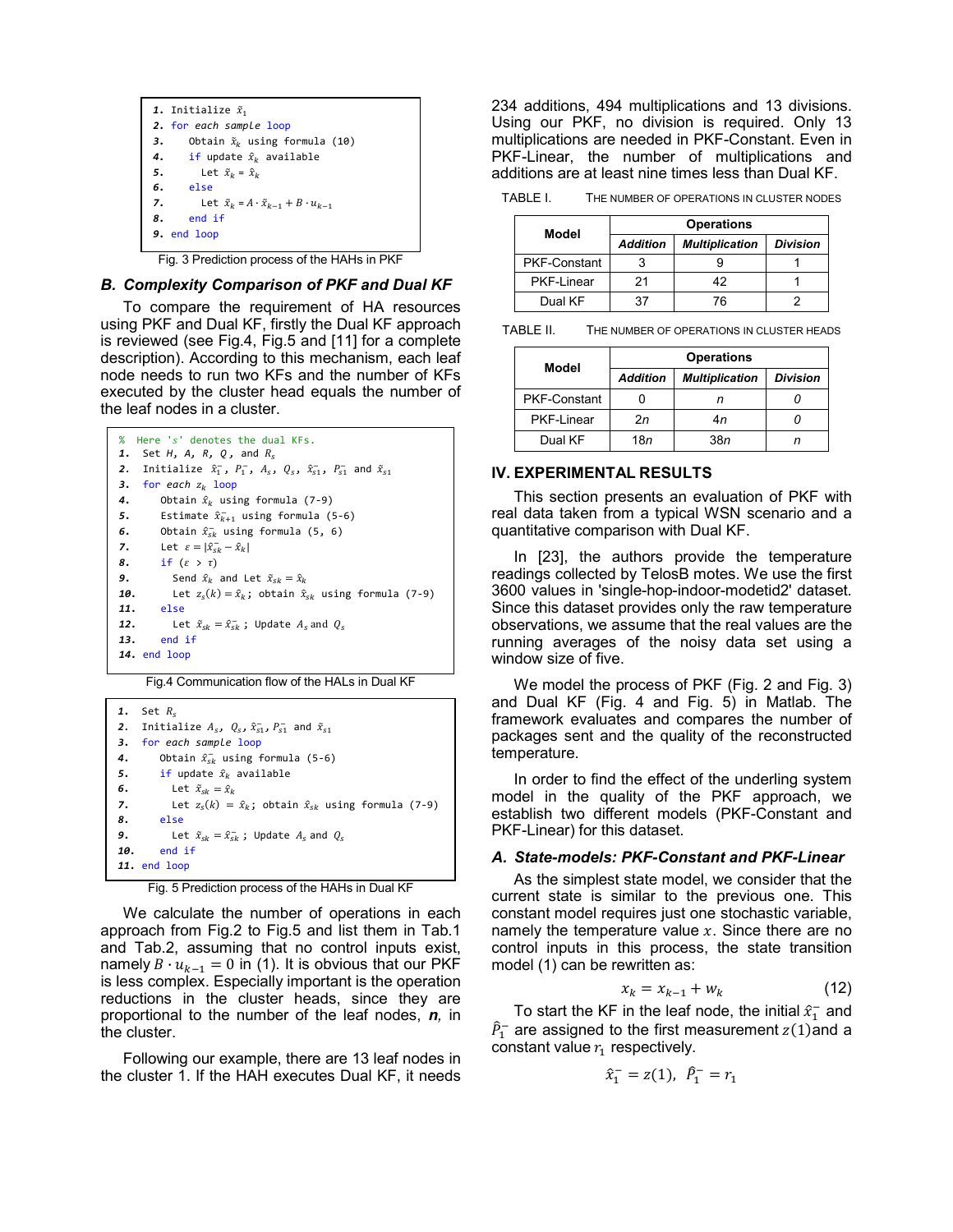As the second model, we consider that the temperature changes with a velocity  $\dot{v}$ . Thus, the linear state space is:

$$
x_k = \begin{bmatrix} x \\ \dot{v} \end{bmatrix} \tag{13}
$$

In addition, between the interval  $\Delta t$  the  $\dot{v}$  is assumed to change by a constant acceleration  $a_k$ that is normally distributed with mean zero and variance  $q$ . According to Newton's laws of motion, the state transition model is described as,

$$
x_k = A \cdot x_{k-1} + \begin{bmatrix} \frac{\Delta t^2}{2} \\ \frac{\Delta t}{2} \end{bmatrix} \cdot a_k, \tag{14}
$$

where  $A = \begin{bmatrix} 1 & \Delta t \\ 0 & 1 \end{bmatrix}$  and  $a_k \sim N(0, q)$ .

In this case, an initial velocity  $v_1$  is assigned to the difference of the first two measurements, namely  $v_1 = z(1) - z(2)$ . All the components of the *a priori* estimate covariance are set to  $r1$ . Thus,

$$
\hat{x}_1^- = \begin{bmatrix} z(1) \\ z(1) - z(2) \end{bmatrix}, \ \ \hat{P}_1^- = \begin{bmatrix} r_1 & r_1 \\ r_1 & r_1 \end{bmatrix}
$$

In our experiment,  $r_1$  equals one. Even if the estimation of  $\hat{P}_1^-$  is quite rough, it only affects the initial transient estimate of the KF, and does not affect significantly our experimental results.

To start the prediction model (10), the initial value  $\tilde{x}_1$  equals the initial *a priori* estimate, i.e.  $\tilde{x}_1 = \hat{x}_1^-$ .

#### *B. Estimation of Q and R*

A major challenge in any KF approach is to determine the covariance of the measurement noise R and the process noise  $Q$ . Several techniques have been proposed for this problem [24, 25], because they can significantly affect the accuracy of the estimation results.

Since  *is the measurement noise covariance, it* can be derived by analyzing the standard deviation of the real and the measured temperatures. In our dataset, this standard deviation equals 0.6953, which implies that  *is equal to 0.4834.* 

We use a search process to find the optimal value of  $Q$ . Through an exhaustive search, we find that for a fixed R, there is only one optimal  $Q$ . It minimizes the error of the KF output.

In the constant model,  $Q$  is a scalar value and the optimal value of  $Q$  is equal to 0.36. In the linear model,  $Q$  is a matrix. From (2) and (14), we conclude that:

$$
Q = \begin{bmatrix} \frac{\Delta t^2}{2} \\ \Delta t \end{bmatrix} \cdot \begin{bmatrix} \frac{\Delta t^2}{2} & \Delta t \end{bmatrix} \cdot q = \begin{bmatrix} \frac{\Delta t^4}{4} & \frac{\Delta t^3}{2} \\ \frac{\Delta t^3}{2} & \Delta t^2 \end{bmatrix} \cdot q \quad (15)
$$

Fig.6 reports the approximation error of the linear KF as a function of the parameter q. As long as  $q$  is greater than 0.0012, the estimation error is less than the measurement. When the variance  $q$  equals 0.0265, the minimum standard deviation is 0.47.



the parameter q

In order to provide a fair comparison, we also optimized the parameters of the Dual KF approach.

As depicted in Fig.4, the  $KF_s$  in the leaf node takes the optimal estimations of the third KF as its measurements. Compared with the real value, the measurement noise covariance  $R_s$  equals 0.2206.

The process noise covariance  $Q_s$  of the  $KF_s$  is similar to  $Q$  of the third KF, but with a different variance  $q_s$ . By exhaustive simulation we try to optimize  $q_s$ ; however, in this case there is a negligible effect of its value into the performance of the Dual KF approach. The following results are presented when  $q_s$  equals 1.

#### *C. Communication Cost Reduction and Data Quality*

In order to analyze the quality of the Dual KF, PKF-constant and PKF-linear approaches, we use two metrics, the *prediction data accuracy* and the *recovery data accuracy.* The former compares the reconstructed values in the cluster head with the optimal values of the first KF in the leaf node. Thus, it focuses on the quality of the prediction step. The second metric *recovery data accuracy* compares *the*  reconstructed data in the cluster head with the real temperature values in the leaf node. It determines the overall fidelity of each approach.

Firstly, we analyze the prediction data accuracy for different threshold values. The results (see Fig.7) show that the prediction data quality of PKF and Dual KF are very similar. All the approaches can significantly reduce the communication cost along with a small decrease in the quality of the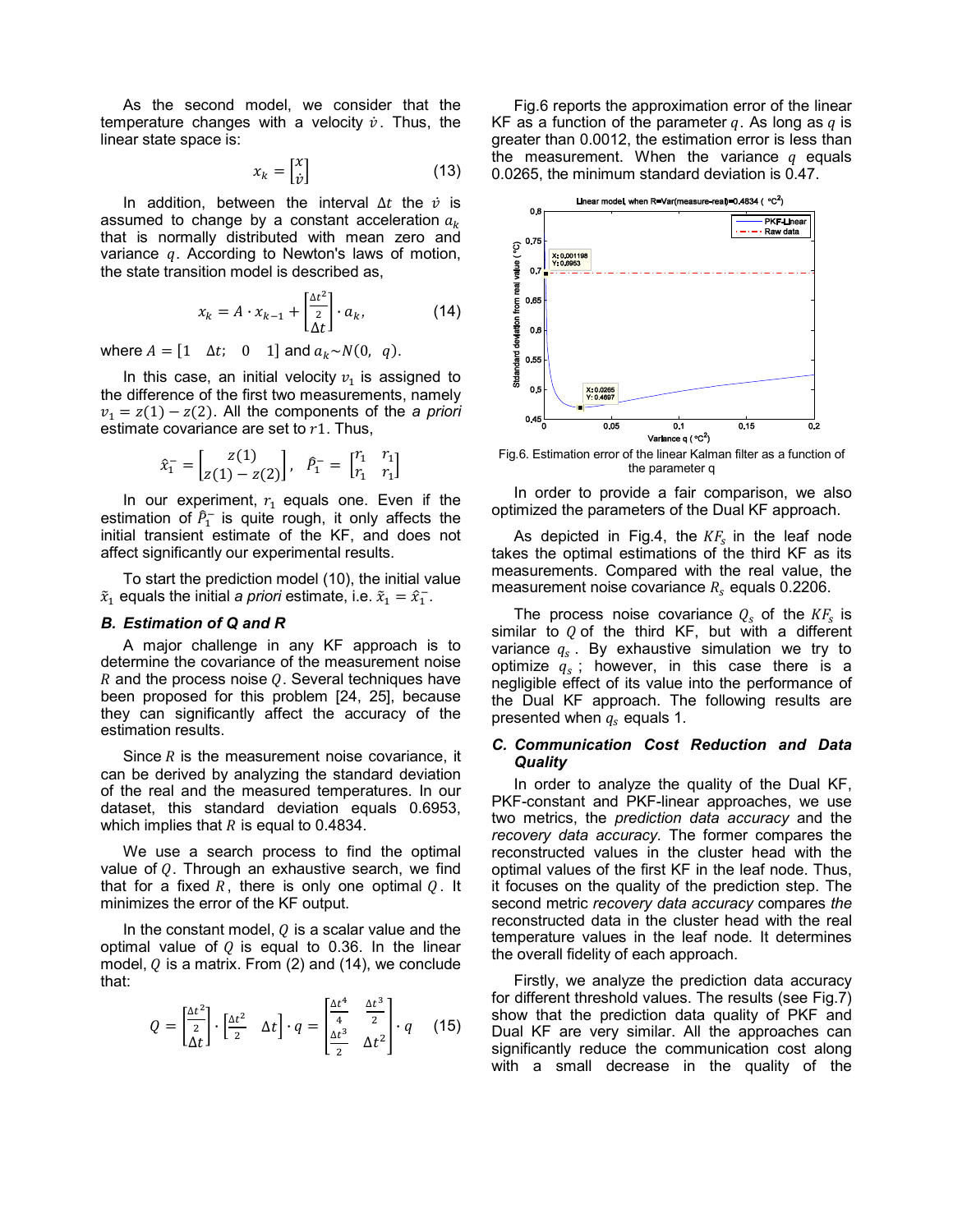reconstructions as shown in Fig.8. However, PKF achieves even more reductions for the same accuracy constraints.

In summary, the simple prediction module in PKF has a similar prediction quality to the Dual KF while achieving more reductions in the communication cost and requiring less hardware resources.



Fig.7. Thresholds vs. Prediction data accuracy



Fig.8. Prediction data accuracy vs. transmission rate

Secondly, we analyze the recovery data accuracy. The results (reported in Fig.9 and Fig.10) are similar to the previous ones.

It is interesting to compare the original noise of the raw measurements 0.69 with the accuracy of our approach. If we transmit all the values (threshold equals 0), the reconstruction error 0.46 is less than this initial noise, because of the noise filtering effect of the KF. Even if the threshold is as high as  $1.2^{\circ}$ C, the recovery data are more precise than the raw measurements.

Moreover, the user can trade off data accuracy versus energy consumption by adjusting the threshold level. Without sacrificing the accuracy, PKF only requires 20% transmission rate, i.e. it reduces the communication cost by 80%*.*



Fig.10. Recovery data accuracy vs. transmission rate

The relative improvements in the transmission rate of PKF versus Dual KF are depicted in Fig.11. In almost all the cases, PKF reduces the communication cost more than Dual KF. For example, when the predictions are expected to be as precise as the raw data, PKF improves the transmission rate reduction by 20%.



Fig.11. Transmission rate reduction improvement vs. Dual KF